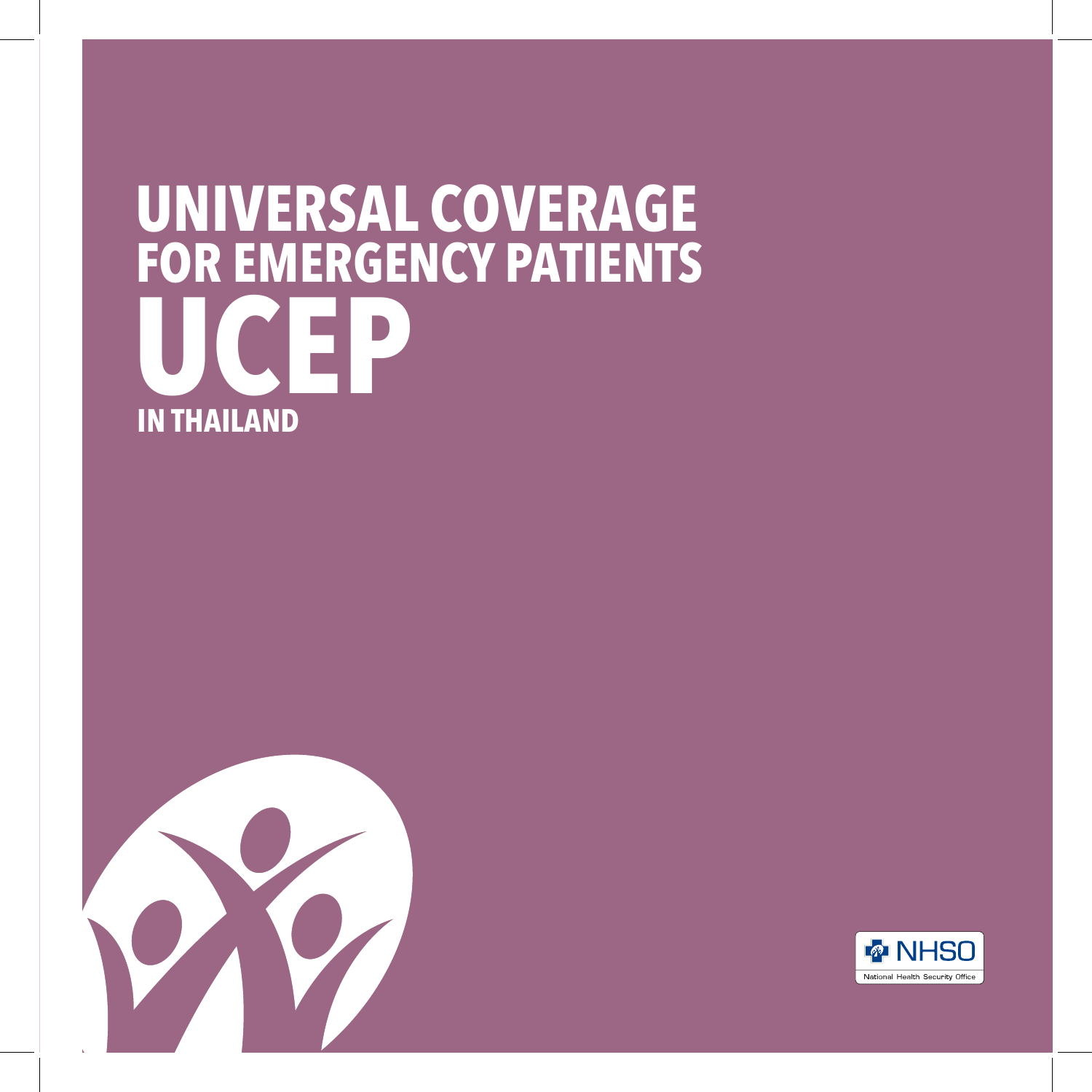# **WHAT IS THE UCEP POLICY?**

The current UCEP policy (effective as of April 1, 2017) is a continuation of the original 'Emergency Claim Online' (EMCO) policy as implemented between April 2012 - March 2017 as a part of the national advocacy effort to standardize the three major public health insurance funds.

UCEP, or the Universal Coverage for Emergency Patients, is the right to medical treatment according to the government policy to ensure that all critical emergency patients are able to receive treatment in the nearest hospital anywhere without cost until the crisis is over, but not to exceed 72 hours, and the patient can be moved safely to their registered hospital if on-going inpatient treatment is needed.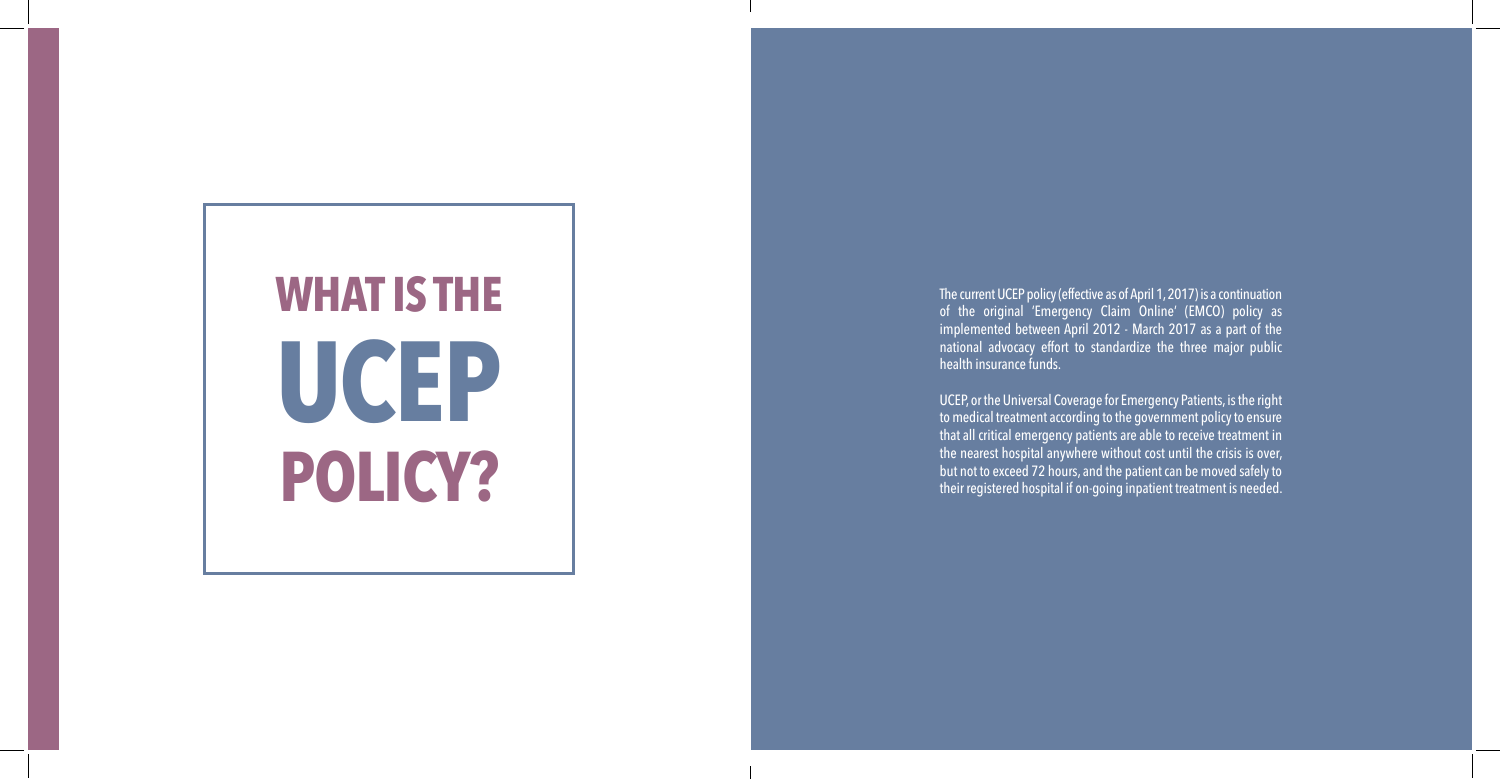## **DEVELOPMENT OF THE EMERGENCY MEDICAL SYSTEM IN THAILAND**

| <b>PRIOR TO</b><br>1995                                                                                                                      | 1995                                                                                                                                                                                                                                                                                                                             |
|----------------------------------------------------------------------------------------------------------------------------------------------|----------------------------------------------------------------------------------------------------------------------------------------------------------------------------------------------------------------------------------------------------------------------------------------------------------------------------------|
| A basic service that simply<br>transported the injured<br>to the hospital, staffed by<br>non-clinical volunteers from<br>various foundations | The Medical Services<br>Department of the Ministry<br>of Public Health (MOPH)<br>established the 'Narenthorn<br>EMS Center' at Rajavithi<br>Hospital as a model for<br>on-site medical treatment<br>that uses the principles of<br>emergency medicine, that<br>is, to provide services to both<br>the critically ill and injured |

#### **2002**

The MOPH announced the development of the formal emergency medical service system throughout the country as one of the main policies of the MOPH and established the Office of Emergency Medical Service System (Narenthorn EMS Center, MOPH) as the agency responsible for the development and expansion of emergency medical services

#### **2002**

The Universal Coverage Scheme (UCS) was established. The cost for emergency services was calculated at ten baht per eligible beneficiary. This amount was the basis for preparing a budget for emergency services

#### **2008**

The Emergency Medical Act was enacted, and the National Institute for Emergency Medicine (NIEM) was established to support the development of emergency medicine and advocate for the standardized implementation of the service nationwide

#### **2012**

The government announced the policy called 'Emergency Claim Online' (EMCO) to cover every critical emergency patient, including the right to receive services in private hospitals outside the contracted provider of whatever scheme the patient was enrolled in.

#### **2017**

The policy entitled 'Universal Coverage for Emergency Patients' (UCEP) was formalized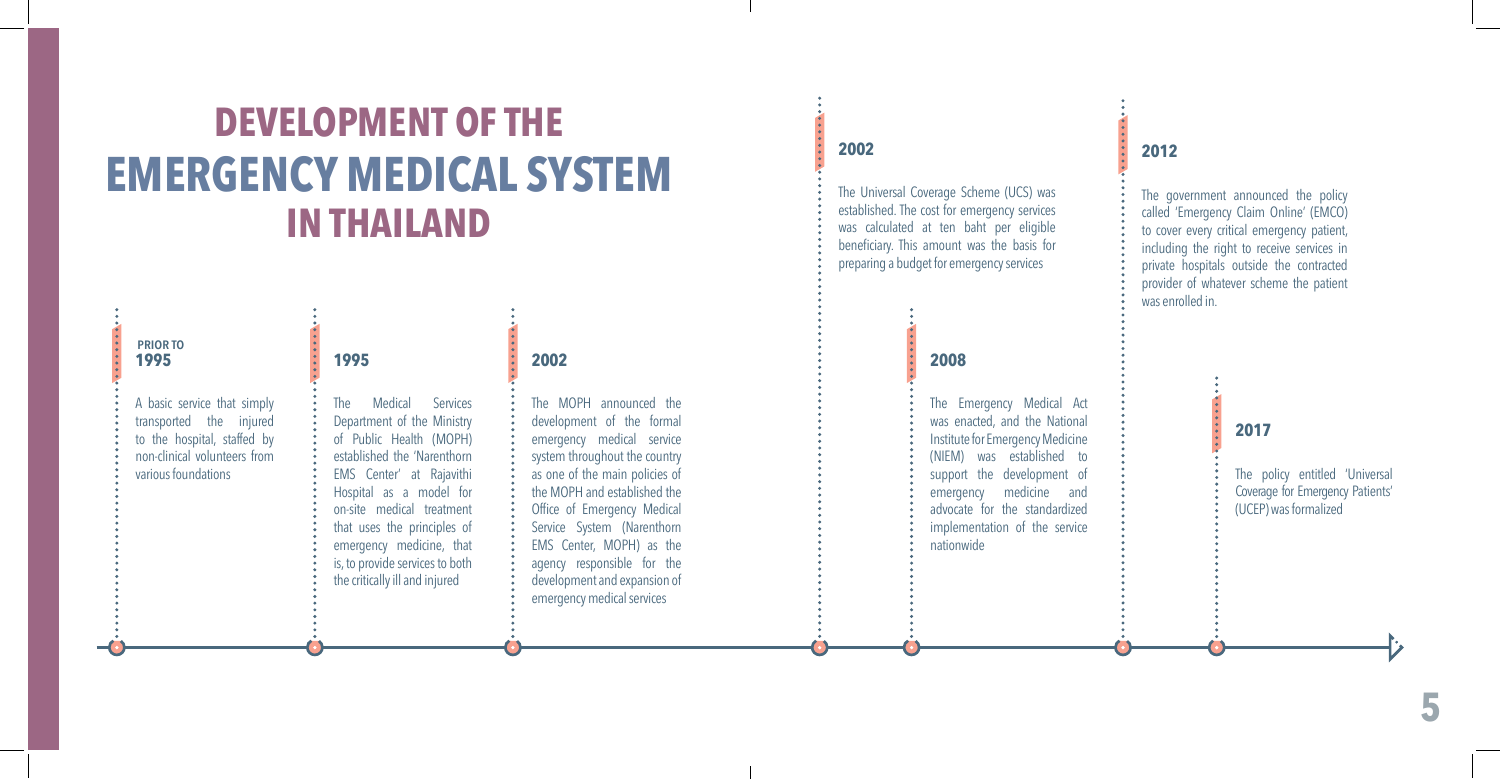## **WHY CHANGE FROM EMCO TO UCEP?**

An evaluation of the EMCO policy identified the following major obstacles and gaps:

#### **1 UNEQUAL ACCESS TO SERVICES AND HEALTH OUTCOMES**

The level of access to emergency services from private hospitals was highest for beneficiaries under the Civil Servants Medical Benefits Scheme (CSMBS) (59.8%) among the three schemes, followed by those under the Universal Coverage Scheme (UCS) (34.1%), and lowest for those under the Social Security Scheme (SSS) (6.1%). Patients under the UCS and SSS had worse health outcomes overall, in that the condition did not improve or resulted in death upon discharge from the hospital, compared to patients under the **CSMBS** 

### **2 PATIENTS HAD TO CO-PAY**

On average, emergency patients had to co-pay 70% of the total cost of care. That situation was directly contrary to the objectives of the policy, and caused unfair access to emergency services, specifically at private hospitals. This is because many private hospitals did not consider the NHSO reimbursement rates to be adequate to meet the actual cost of care. Generally, the cost of medical services at private hospitals is several times higher than the same services in public hospitals.

### **3 LACK OF LEGAL FRAMEWORK**

The practical definition of the word 'emergency' was unclear. There were no laws, rules, or regulations to require private hospitals to comply with the EMCO policy. So, naturally there was confusion and alternative interpretations between the private service providers and the government.

#### **4 LIMITED PUBLIC UNDERSTANDING**

People's understanding of the scope of benefits under the policy was limited. Public relations communication regarding emergency care coverage according to the policy was not comprehensive or effective.

#### **5 WEAK POLICY REGULATORY MECHANISMS**

There was a lack of appropriate information systems in place to regulate the actions of private hospitals, both in terms of recording data for reimbursement of medical expenses, and preventing them from collecting medical expenses directly from patients and/or relatives of the patient.

In 2017, the government launched the UCEP policy as an improved version of EMCO.

To bridge the gaps and barriers of implementing the EMCO policy mentioned above, the related agencies, including the MOPH, NIEM, NHSO, SSO, Comptroller General Department, and the Private Hospitals Association, brainstormed to develop a solution to the problems of the EMCO policy by establishing new guidelines for protecting the rights of critically ill patients so that they would not have to pay out-of-pocket for care at a private facility. The goal was to create a standard system of payments and reimbursements that would be accepted by private facilities, and manageable through reimbursement from one of the public health insurance funds. That way, a critically-injured or acutely ill patient could expect to receive affordable emergency care at the nearest facility, whether public or private.

**7**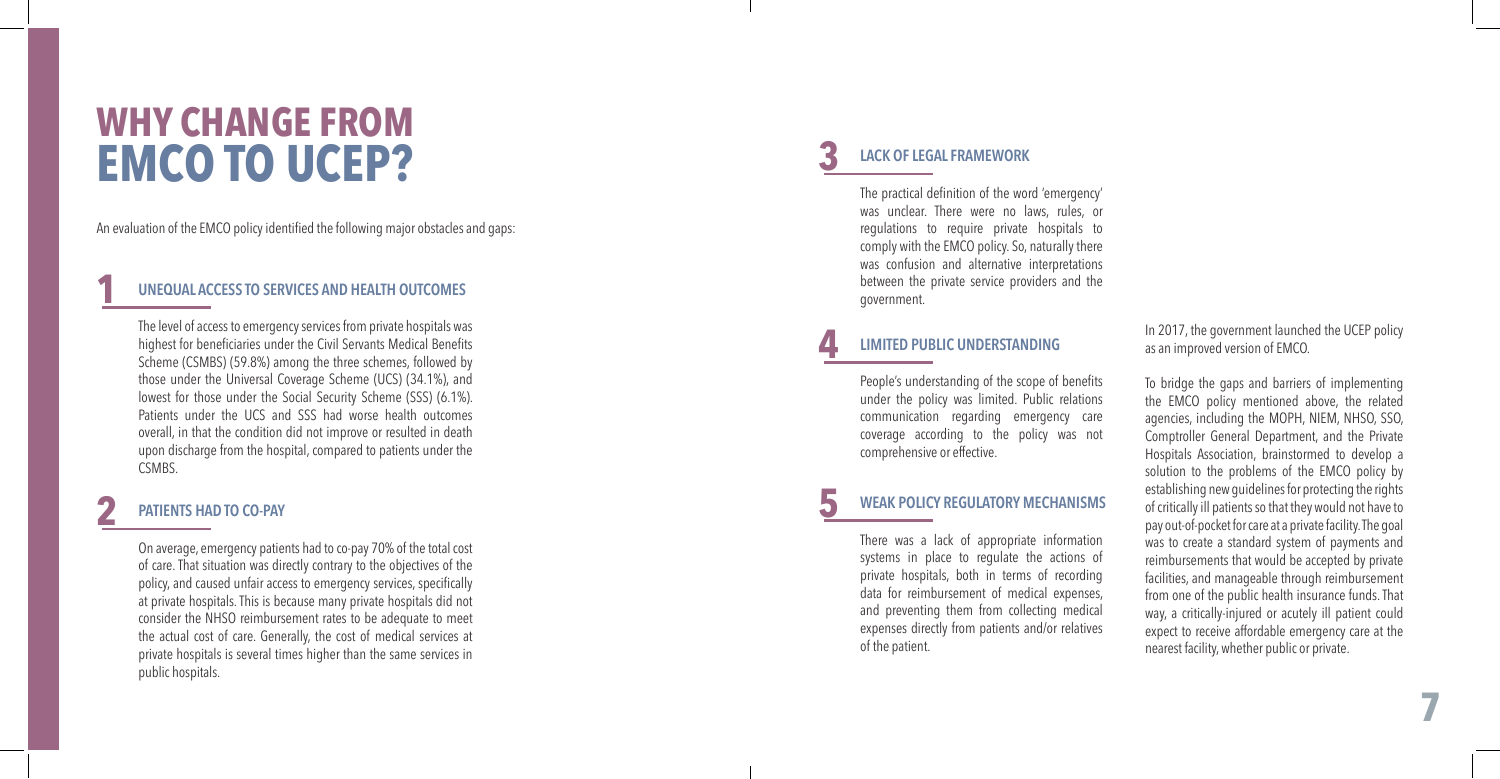## **UCEP POLICY DEVELOPMENT**



#### **AMENDMENT OF THE MEDICAL FACILITIES ACT 1998 (NO. 4) 2016**

The government amended the Medical Facilities Act 1998 (No. 4) 2016, which became effective December 20, 2016. The amendments to the law have several intentions and themes that are reflected in the subsequent UCEP policy-based emergency guidelines.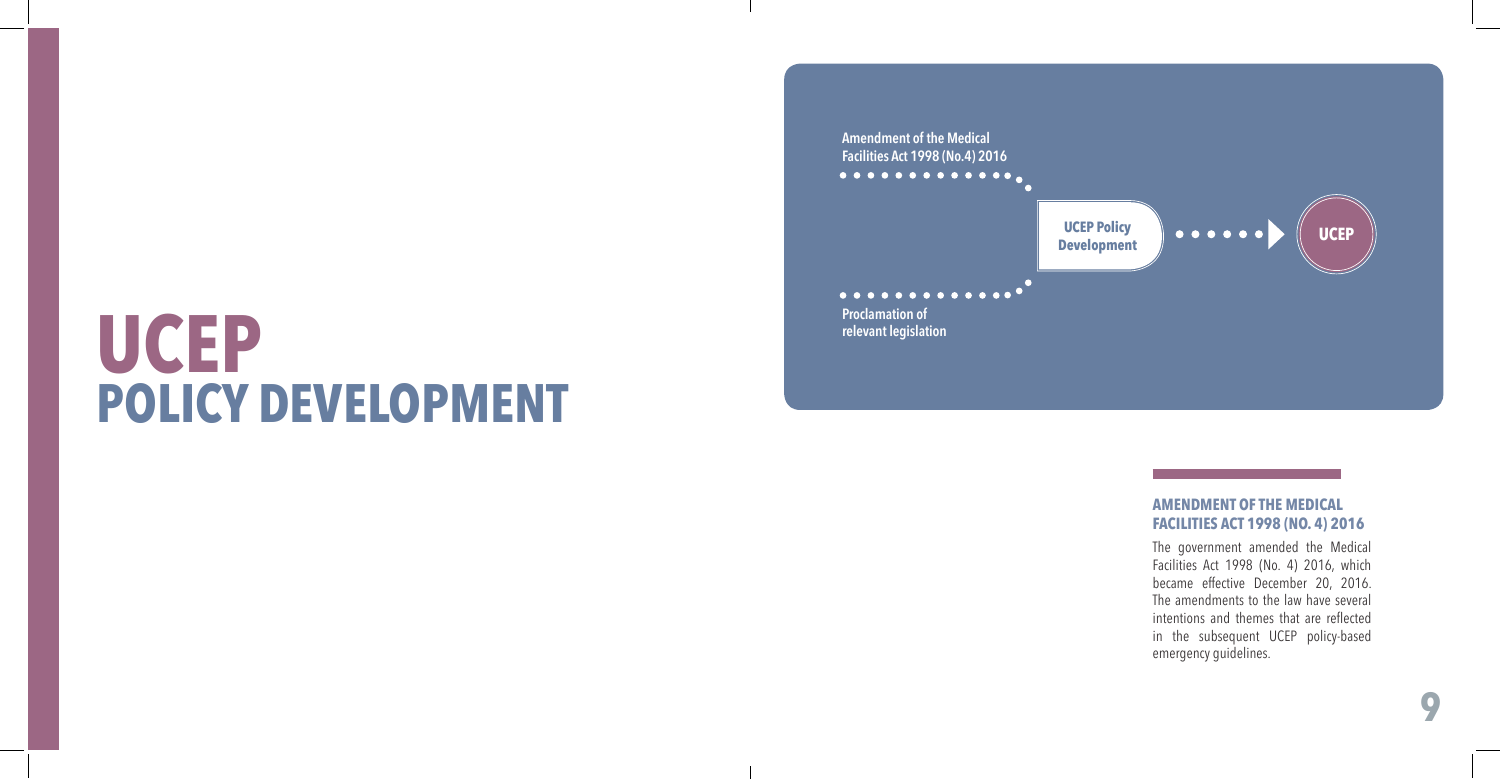Improving the composition of the Committee on Medical consumer protection, which was unclear in the past (Article 7)

Medical Facilities Act 1998 (No.4) 2016

**1**

**5**

**2**

**4**

**3**

Determining the roles and duties of private hospitals to provide treatment for emergency patients to stabilize them according to professional standards and according to the type of hospital for the public benefit (Article 36)

Controlling to ensure that a medical facility must disclose the cost of medical treatment, medicines, medical supplies, related clinical fees, and other service charges, and the patient's right to act accordingly (Article 32)

Protection of the right to access emergency medical services by giving the Minister of Public Health the authority to define 'emergency patient' under the Emergency Medicine Act, for which the patient is required to receive emergency medical treatment from a medical facility (Article 33/1)

A medical facility has the duty to mobilize resources and provide assistance or take action as appropriate and necessary. Actions under Paragraph 1 and Paragraph 2 are to be in accordance with the Rules, Procedures, and Conditions announced by the Minister of Public Health (Article 36)

**1** Cabinet Resolution (March 28, 2017) approved: (1) The Rules, Procedures, and Conditions for Determination of Expenses for Emergency Patient Operations; (2) All public hospitals comply with the rules, and allow public hospitals to transfer critical emergency patients after 72 hours; (3) The Ministry of Finance, NHSO, SSO, other government agencies, and various funds are to act in accordance with the rules, and cover expenses at the rate according to the fee schedule attached to the Rules, and to reimburse hospitals in accordance with the Rules in a timely fashion; (4) If there is a revision of the fee schedule rate, the MOPH shall submit the matter to the Cabinet; (5) NIEM is to act in accordance with the aforementioned criteria for emergency case management

The MOPH Notification on the Designation of Emergency Patients and the MOPH Notification on the Rules, Procedures, and Conditions of Assistance to Emergency Patients, Remediation, and Referral (March 31, 2017). These notifications were issued to guarantee that emergency patients would receive needed medical care from the nearest hospital including private hospital up to 72 hours, without billing the patient, as each hospital will be reimbursed from one of the public health insurance schemes.

The MOPH Notification on the Rules, Procedures, and Conditions for Determination of Expenses for Emergency Patient Operations (Approved by Cabinet on March 28, 2017). This notification was sent out to resolve issues (e.g., definition of emergency patient, service rates, payments, and 72-hour post-crisis care) and to be consistent, fair, and applicable to all sectors

Proclamation of Relevant Legislation

**2**

**3**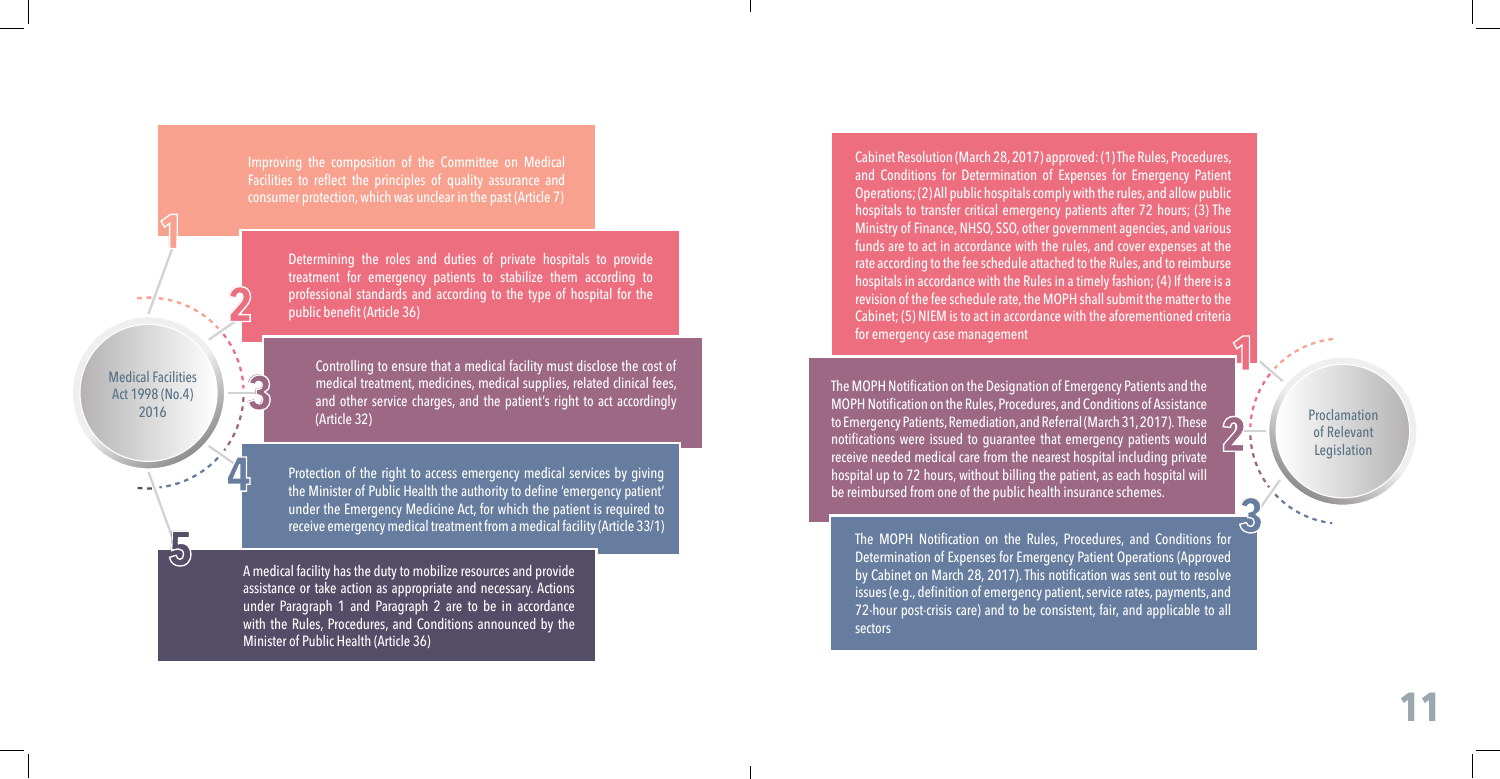## **THE ESSENCE OF THE UCEP POLICY**

#### **1 DEFINITION OF** *'CRITICAL EMERGENCY PATIENT'* **ACCORDING TO UCEP POLICY**

Three types of emergency patients according to the severity of a patient's condition, as follows:



Critical emergency patient (Code Red): This is a person who is critically injured or has suddenly taken seriously ill and whose condition is life-threatening if not tended to immediately. The condition can be one that affects the respiratory, circulatory, or nervous system, and the patient has a high probability of dying or sustaining permanent damage from complications if not stabilized and treated in a timely fashion.



Urgent emergency patients (Code Yellow): These are persons who have sustained an injury or illness which is very acute or severe, and requires urgent medical attention in order to prevent permanent complications or exacerbation of the acute condition.



Non-serious emergency patients (Code Green): These are persons who have been injured or have an acute medical condition which is not life-threatening, and the patient can wait for medical attention for a period of time or can travel to a clinical facility by themselves. However, if the patient's condition is left unattended, it could exacerbate the injury or illness to become a more urgent and sever condition.

The UCEP policy covers the cost of treating critically ill/injured patients (Code Red) for up to 72 hours of care. The eligible beneficiaries under this policy are any person who is enrolled in one of the three public health insurance schemes, including persons with problems in accessing the right to treatment and foreigners who are entitled to the SSS and who meet the NIEM assessment criteria.

#### 6 symptoms of critically injured/ ill person (Code Red)

- Unconscious with faint or no breath
- 2 Tachycardia, extreme fatigue, and loud, labored breathing
- 3 Fainting with excessive perspiration, skin cool to the tough, or in shock
- Acute and severe chest pains
- 5 Hemispherical limb weakness, slurred speech with acute or continual convulsions
- 6 Symptoms of a malfunctioning respiratory and/or circulatory system, and the condition of the brain is life-threatening

## **2 COMPENSATION FOR HOSPITALS USING A FEE SCHEDULE**

The payment mechanism under the UCEP policy (2017-present) has changed from DRGs (during the EMCO policy era) to a fee schedule. The newly proposed fees are more in line with the average actual cost of private hospitals in providing emergency medical care. The fee schedule covers 4,292 items.

### **3 EMERGENCY SCREENING AND SORTING SYSTEM TO APPROVE RIGHT TO TREATMENT**

NIEM developed the "Emergency Pre-authorization Program" to screen and classify emergency cases as a tool for hospitals to assess patient symptoms in a consistent and standardized way throughout the country. The program assigns a username for each private hospital and participating health insurance fund.

Medical facilities use the Emergency Pre-authorization Program to determine which emergency patients are eligible for UCEP subsidies and reimbursement. Therefore, the Program is one of the key mechanisms that helped win acceptance from all sectors, and avoid conflict between private hospitals and patients and/or their relatives. This action removed one of the shortcomings that plagued the implementation of the EMCO policy during 2012-17.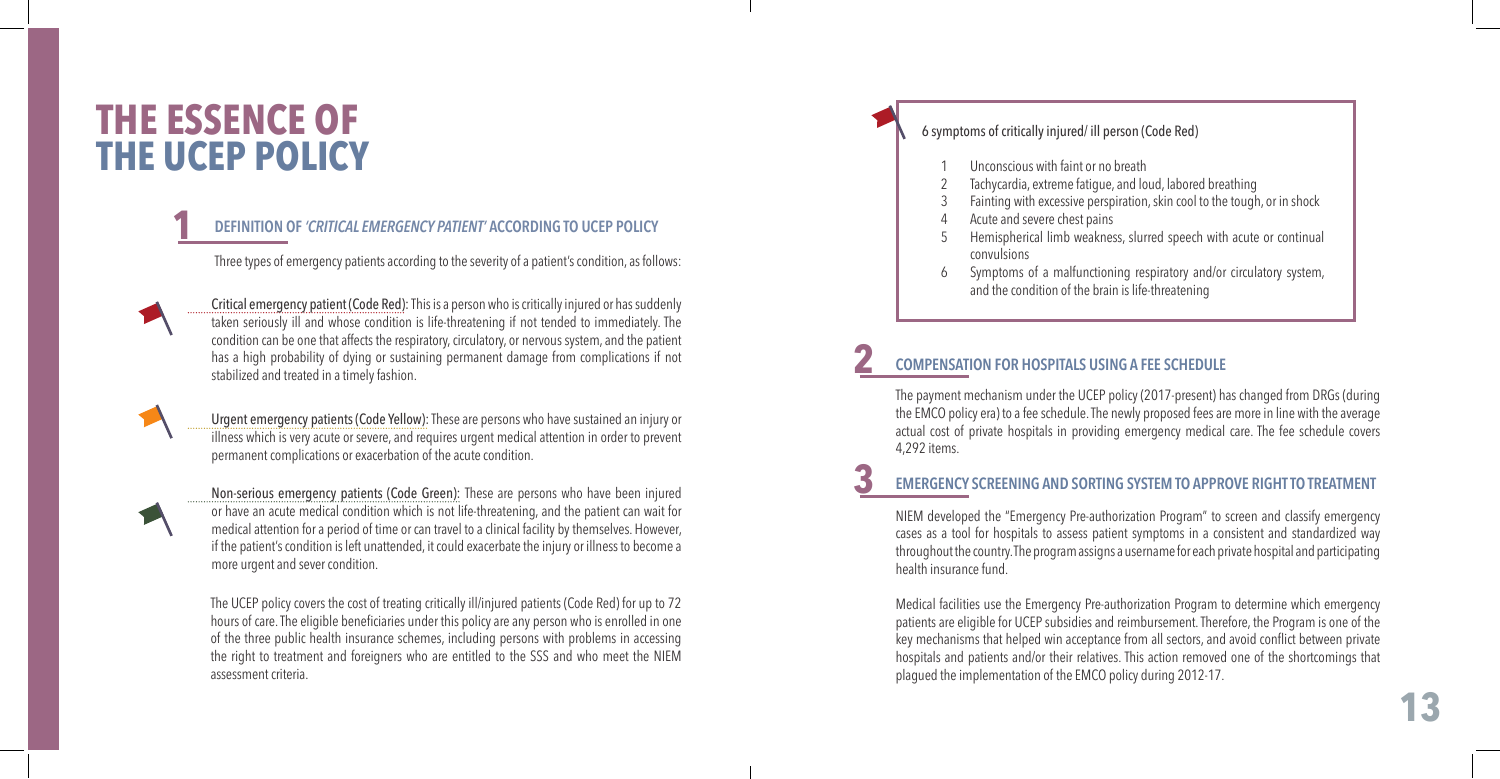#### **MEDICAL FACILITIES**

## **IMPLEMENTATION OF THE POLICY**

## **1 GOVERNANCE: ROLES AND DUTIES OF VARIOUS AGENCIES**

 $- - - - - - - - - - - - -$ 

. . . . . . . . . . . . . 0

-----------0

<u>(%)</u>

- 
- Classify emergency patients according to NIEM criteria<br>• Provide emergency medical care for critically ill patients until they are stabilized and out of immediate danger

#### **MINISTRY OF PUBLIC HEALTH (MOPH)**

- Create understanding among the public<br>• Coordinate with related agencies to make improvements
- to the rules and regulations
- Review and improve the fee schedule rates, and propose them to the Cabinet

#### **NATIONAL INSTITUTE FOR EMERGENCY MEDICINE (NIEM)**

- 
- Manage the entire emergency medical system<br>• Manage the Emergency Pre-Authorization Program

#### **NATIONAL HEALTH SECURITY OFFICE (NHSO)**



- Verify the accuracy of the disbursement information and produce a summary of expenses
- Notify the fund of the beneficiary within 30 days from the time the completed documents are received

#### **FUNDS**



- Amend the regulations to support payment of compensation and pay expenses at the rate of expenses attached to the rules
- Pay the hospital within 15 days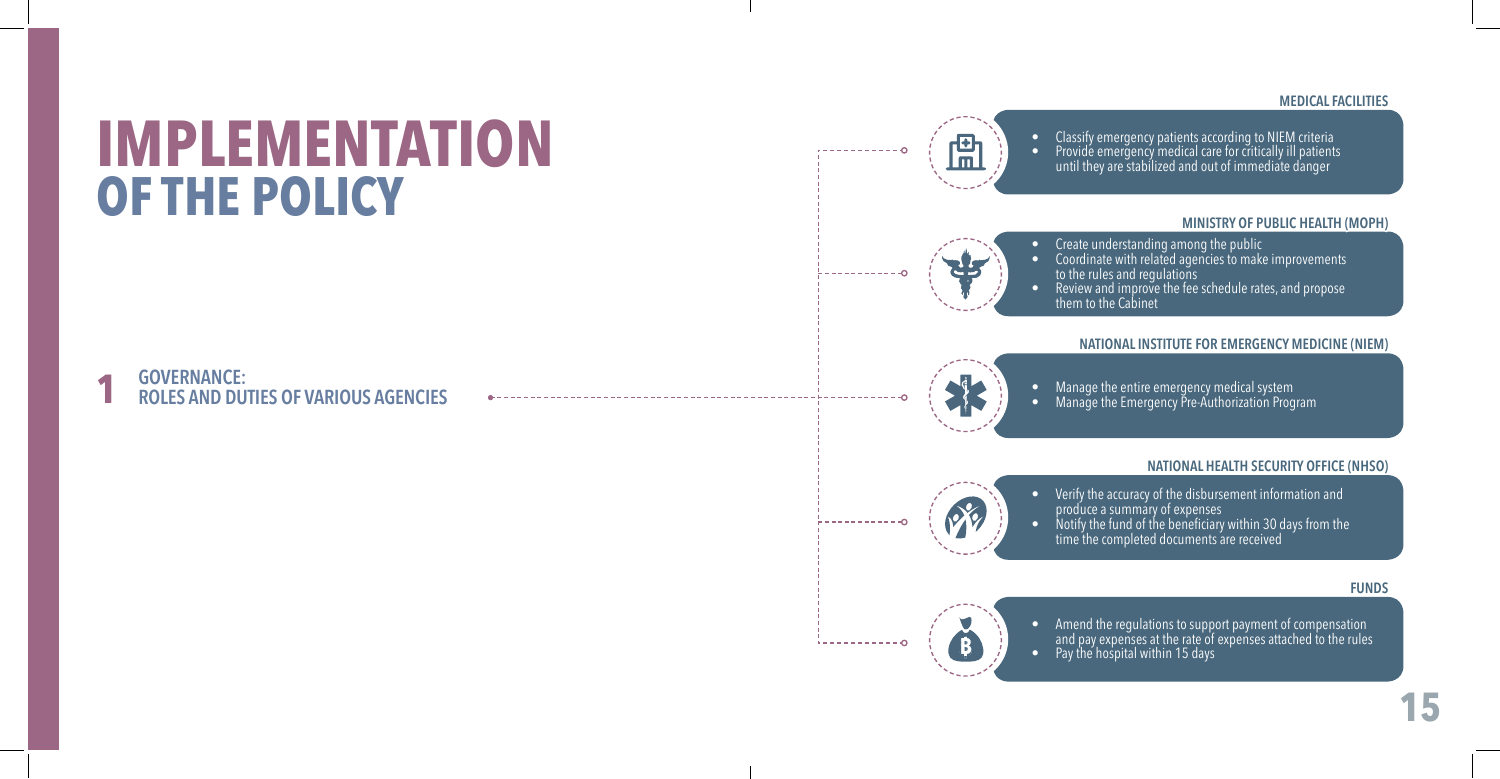## **2 SERVICE COMPENSATION INNOVATION**

**2.1 PAYMENTS FOR REIMBURSEMENTS UNDER UCEP**



### **AFTER 72 HOURS IN THE FIRST 72 HOURS AFTER ADMITTING A PATIENT** 1 The medical facility is eligible for reimbursement of the costs incurred during the period of care according to fee schedule payment; 2 The reimbursement should first be processed through any coverage or plan which the patient is a beneficiary of, namely the Motor Vehicle Accident Victims Act, or the Life Insurance Act; and 3 The medical facility is not to bill the patient directly unless the crisis is over and there is a referral bed available, but the patient chooses not to be transferred.

Any medical care expenses that are incurred after 72 hours shall be billed in accordance with the facility's medical expense rate or per the agreement between the medical facility and the eligible person's insurance fund.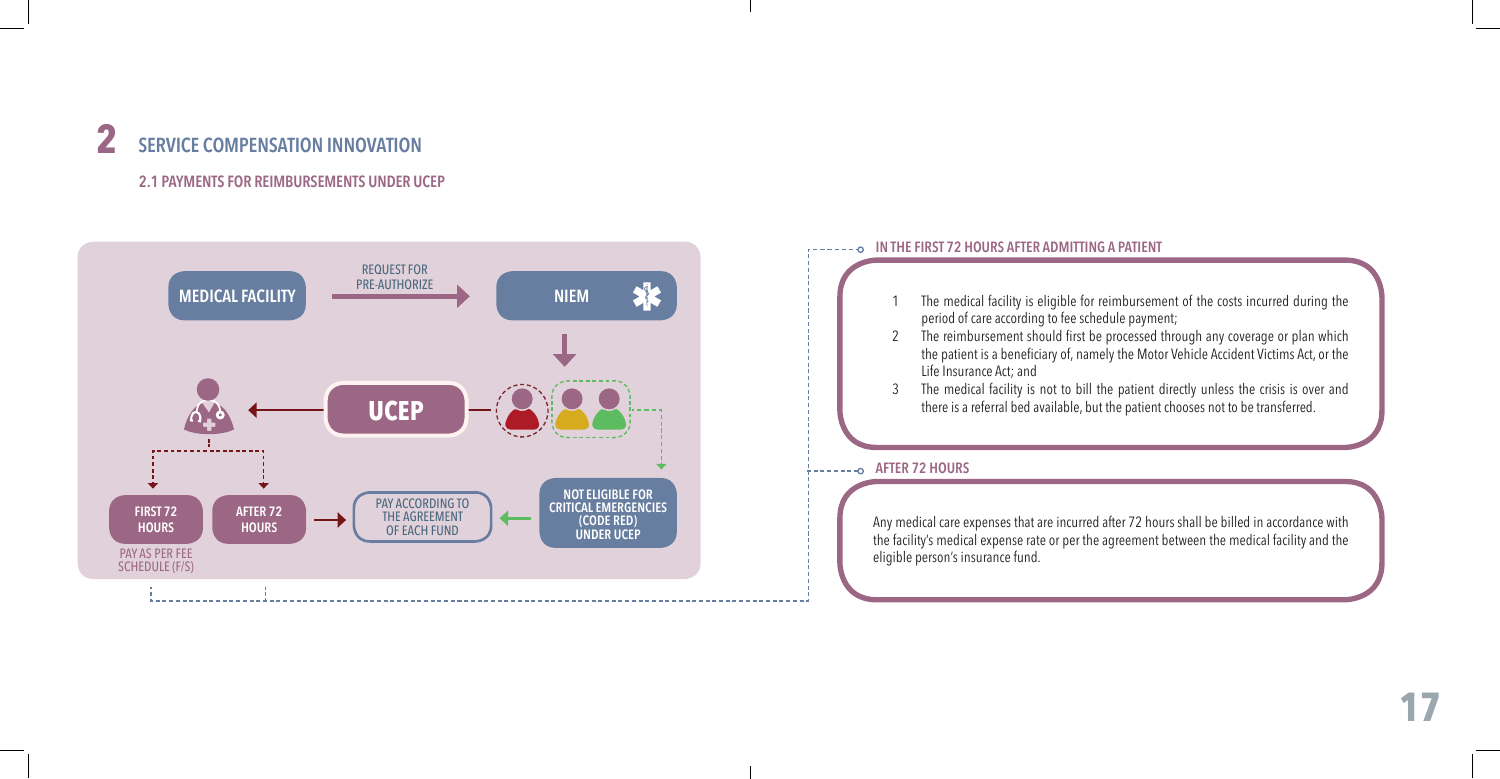

In the event of a diagnostic dispute in classifying a patient by the level of severity, the medical facility is to consult with the 'Coordination Center for the Protection of the Rights of Critical Emergency Patients.' At present, NIEM has assigned medical facilities to have the on-site physician assess admissions through the automated program system. Nevertheless, both patient and relatives can appeal the diagnostic decision at the Center by calling the 24-hour Hotline (02 872 1669), which will be forwarded to the Department of Health Service Support for further consideration.

### **2.2 RECEIVING COMPLAINTS**

NIEM set up a working group to receive and investigate complaints. This is to protect critical emergency patients who have been processed in the Emergency Pre-authorization Program. Since the implementation of UCEP (April 1, 2017-September 30, 2020), there have been a total of 327 complaints filed with NIEM, and 106 were successfully resolved. Cases include hospitals that directly billed patients who were eligible for free services under UCEP (40.7%), patients who disagreed with the diagnosis (39.5%), hospitals which did not record data through the Emergency Pre-authorization Program but collected reimbursement (16.5%), and other matters (3.3%).

At present, the resolution of disputes or related issues has been transferred to the Department of Health Service Support. This is because that department is the agency that is responsible for administering the Medical Facilities Act, while the Coordination Center for the Protection of the Rights of Critical Emergency Patient only receives complaints.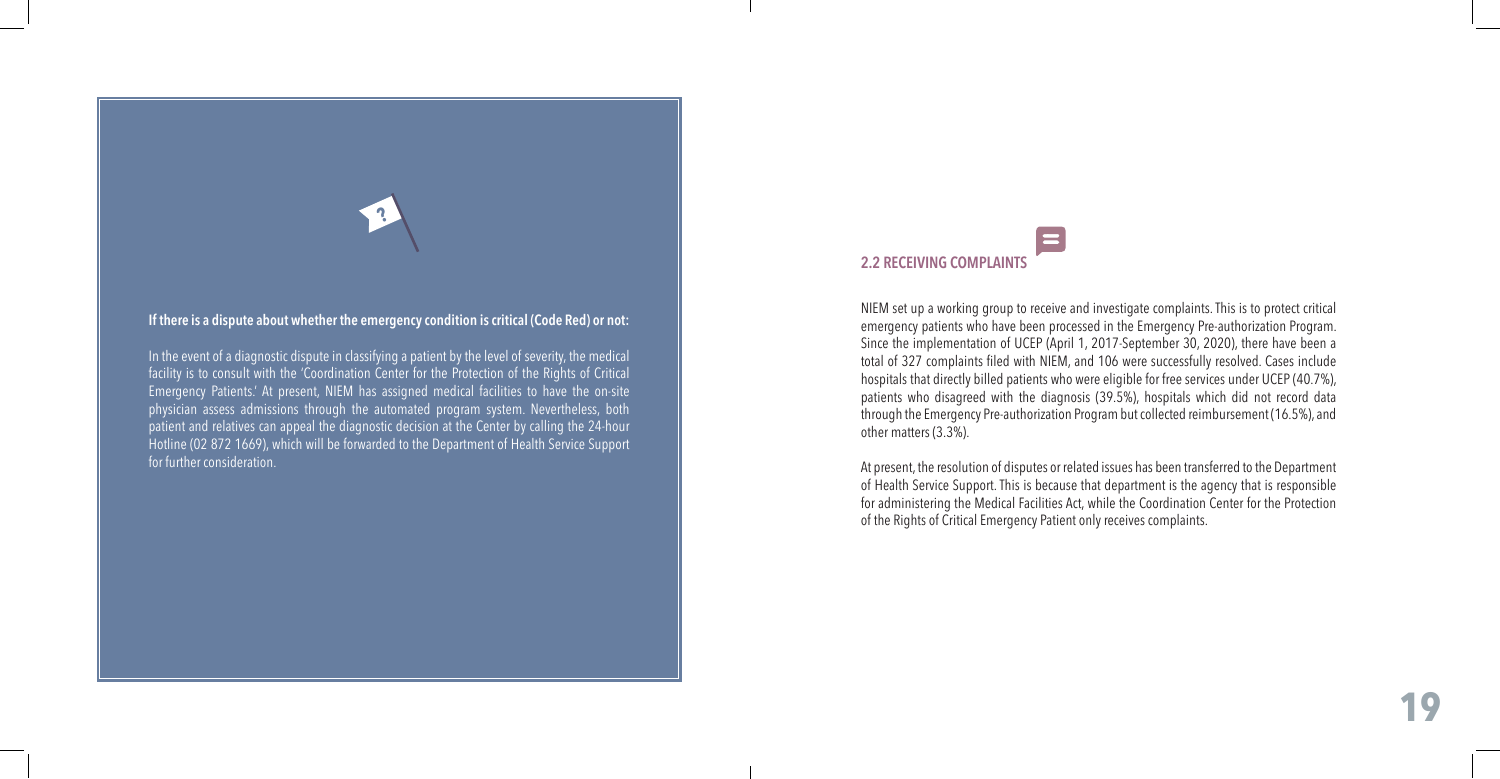## **IMPLEMENTATION PERFORMANCE**

#### **1 ACCESS TO EMERGENCY MEDICAL SERVICES UNDER UCEP**

From the performance of UCEP implementation (April 1, 2017 - February 28, 2021), it was found that emergency patient information was sent through the Pre-authorization Program and met the criteria for UCEP, on average, 2,066 times per month.



Figure 1: Results of Reports to the Pre-authorization Program under UCEP, April 2017-February 2021 Source: Data from the Emergency Pre-authorization Program, NIEM; UCEP program, NHSO, as of March 4, 2021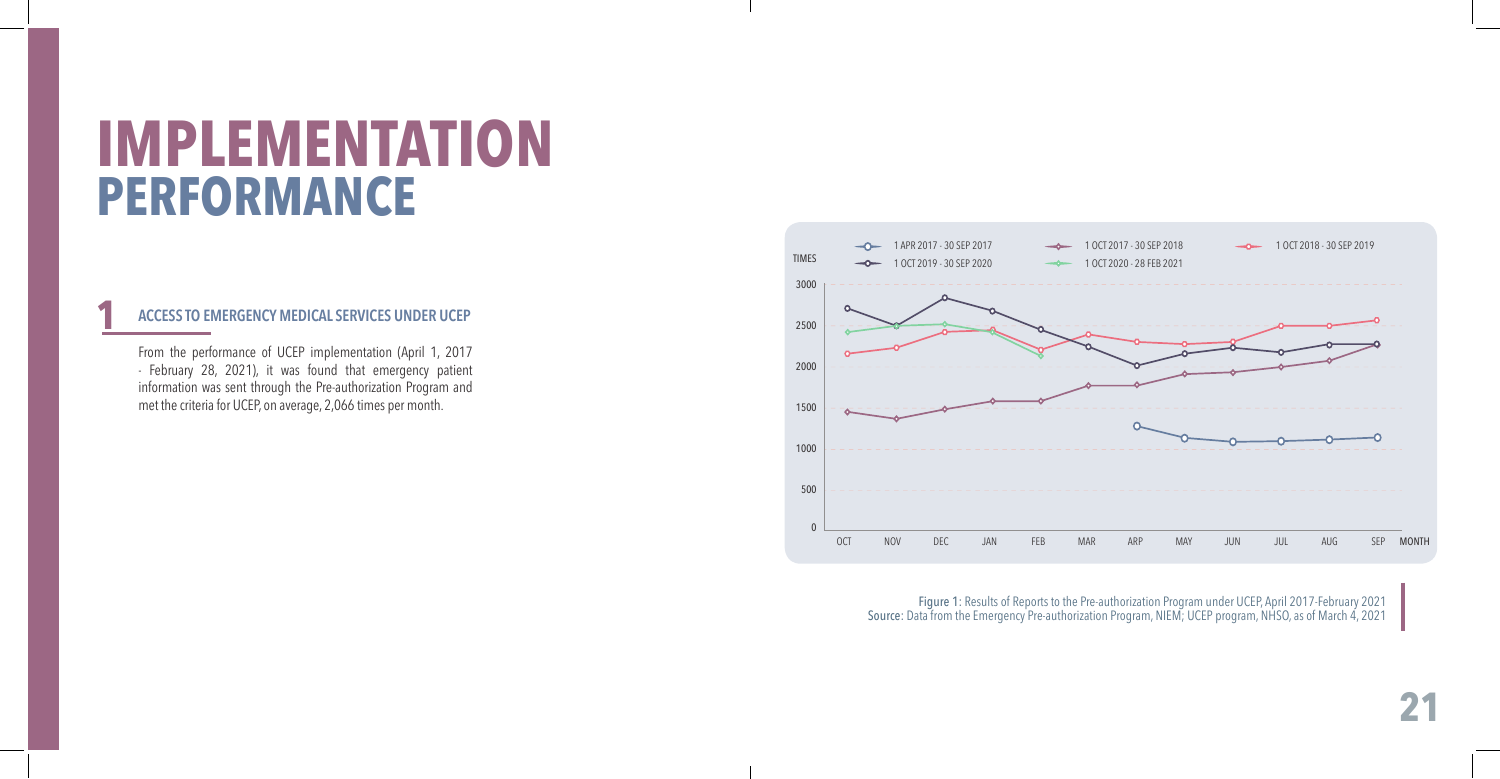### **2 REDUCE DISPARITY AND INCREASE ACCESS TO EMERGENCY SERVICES**

UCEP (2017-present) confers the right to emergency care for all critical emergency patients in Thailand, and has significantly improved access to emergency medical services compared to the EMCO policy during 2012 - 17. Cases served by the UCEP policy increased from approximately 986 cases/month (under EMCO) to 2,066 cases/month. UCS beneficiaries receiving critical emergency medical services increased from 27,152 times under the EMCO to 62,430 times under the UCEP policy.



Source: NHSO



Figure 3:Patients Approved for Compensation under UCEP by Health Insurance Scheme (April 2017-February 2021) Source: Emergency Pre-authorization program, NIEM; UCEP program, NHSO (as of March 4, 2021)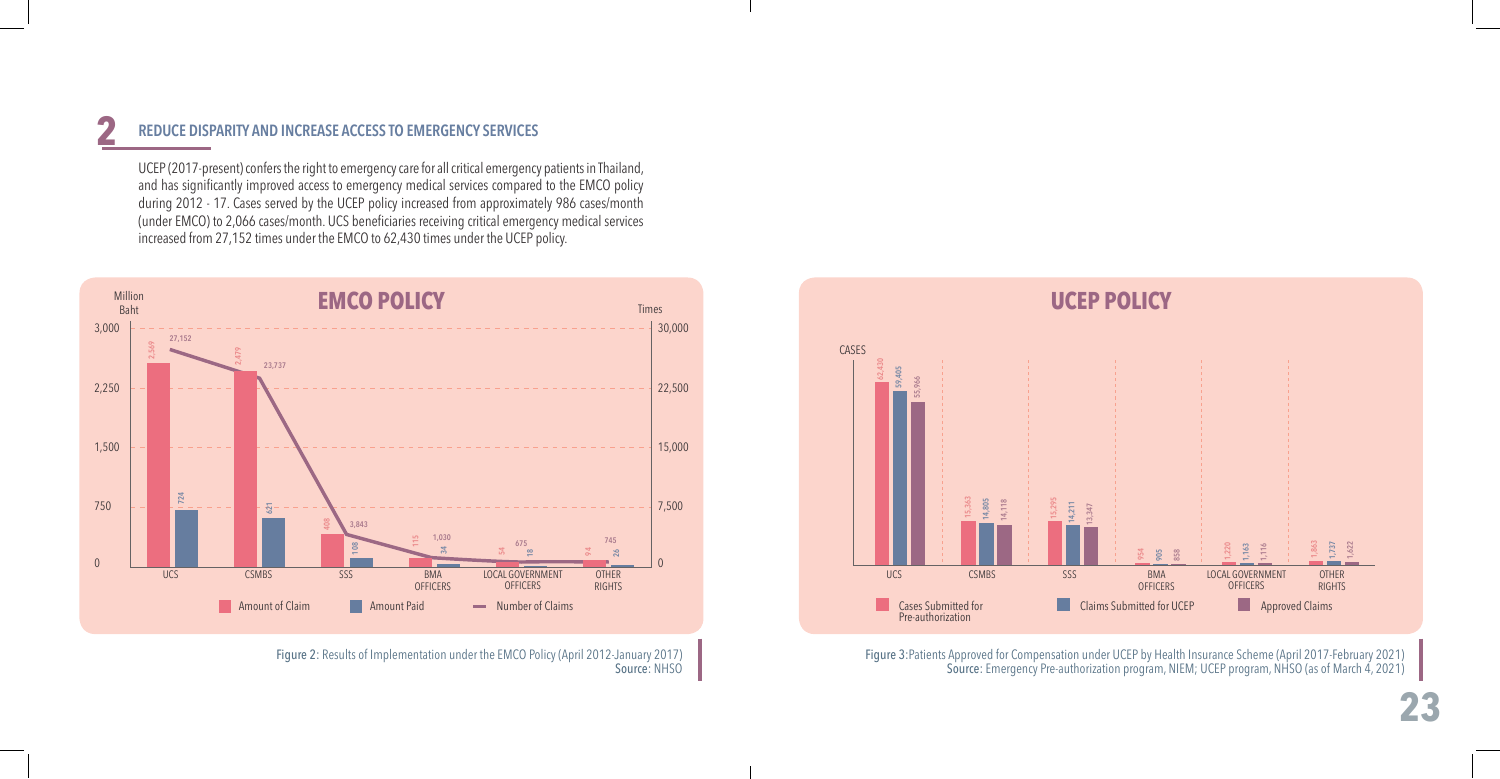## **3 REIMBURSEMENT OF MEDICAL EXPENSES FOR CRITICAL/**<br> **EMERGENCY PATIENTS UNDER THE UCEP POLICY** Health Insurance Scheme

There were 97,125 critical emergency patients processed through the Pre-authorization Program. Of these, 87,027 cases were approved for disbursement. The total medical expenses billed (all health insurance funds) was 5.059 billion baht, with disbursement amounting to 2.188 billion baht, accounting for 43.2% of the claimed amount. Compensation for emergency services in the first 72 hours according to the fee schedule amounted to 2.097 billion baht. Compensation after 72 hours (only for those eligible in the UCS system) according to the fee-for-service system amounted to 93 million baht.

. . . . . . . . . . . . . . . .

## **Table 1:** Reimbursements under UCEP (April 2017-February 2021)

| <b>Health Insurance Scheme</b>   | Percentage<br>of claims approved<br>(of claims<br>submitted) | Amount<br>of claims<br>(million<br>baht) | Amount advanced<br>for care in the first 72<br>hours not counting<br>insurance claims<br>(million baht) | Percentage of<br>amount in the<br>first 72 hours | Amount paid for<br>care after<br>72 hours<br>(million baht) | Net compensation<br>before private<br>insurance Acts<br>(million baht) | Net compensation<br>(million baht) |
|----------------------------------|--------------------------------------------------------------|------------------------------------------|---------------------------------------------------------------------------------------------------------|--------------------------------------------------|-------------------------------------------------------------|------------------------------------------------------------------------|------------------------------------|
| UCS (Gold Card)                  | 94.2                                                         | 3,119                                    | 1,303                                                                                                   | 41.8                                             | 93                                                          | 1,396                                                                  | 1,394                              |
| <b>CSMBS</b>                     | 95.4                                                         | 831                                      | 371                                                                                                     | 44.6                                             | $\overline{0}$                                              | 371                                                                    | 371                                |
| <b>Social Security</b>           | 93.9                                                         | 877                                      | 327                                                                                                     | 37.3                                             | $\overline{0}$                                              | 327                                                                    | 327                                |
| <b>BMA Government Officers.</b>  | 94.8                                                         | 71                                       | 31                                                                                                      | 43.7                                             | $\overline{0}$                                              | 31                                                                     | 31                                 |
| <b>Local Government Officers</b> | 96.0                                                         | 50                                       | 23                                                                                                      | 46.0                                             | $\overline{0}$                                              | 23                                                                     | 23                                 |
| Other Coverage                   | 93.4                                                         | 111                                      | 42                                                                                                      | 37.8                                             | $\overline{0}$                                              | 42                                                                     | 42                                 |
| <b>Total</b>                     | 94.4                                                         | 5,059                                    | 2,097                                                                                                   | 41.5                                             | 93                                                          | 2,190                                                                  | 2,188                              |

Source: UCEP Program, NHSO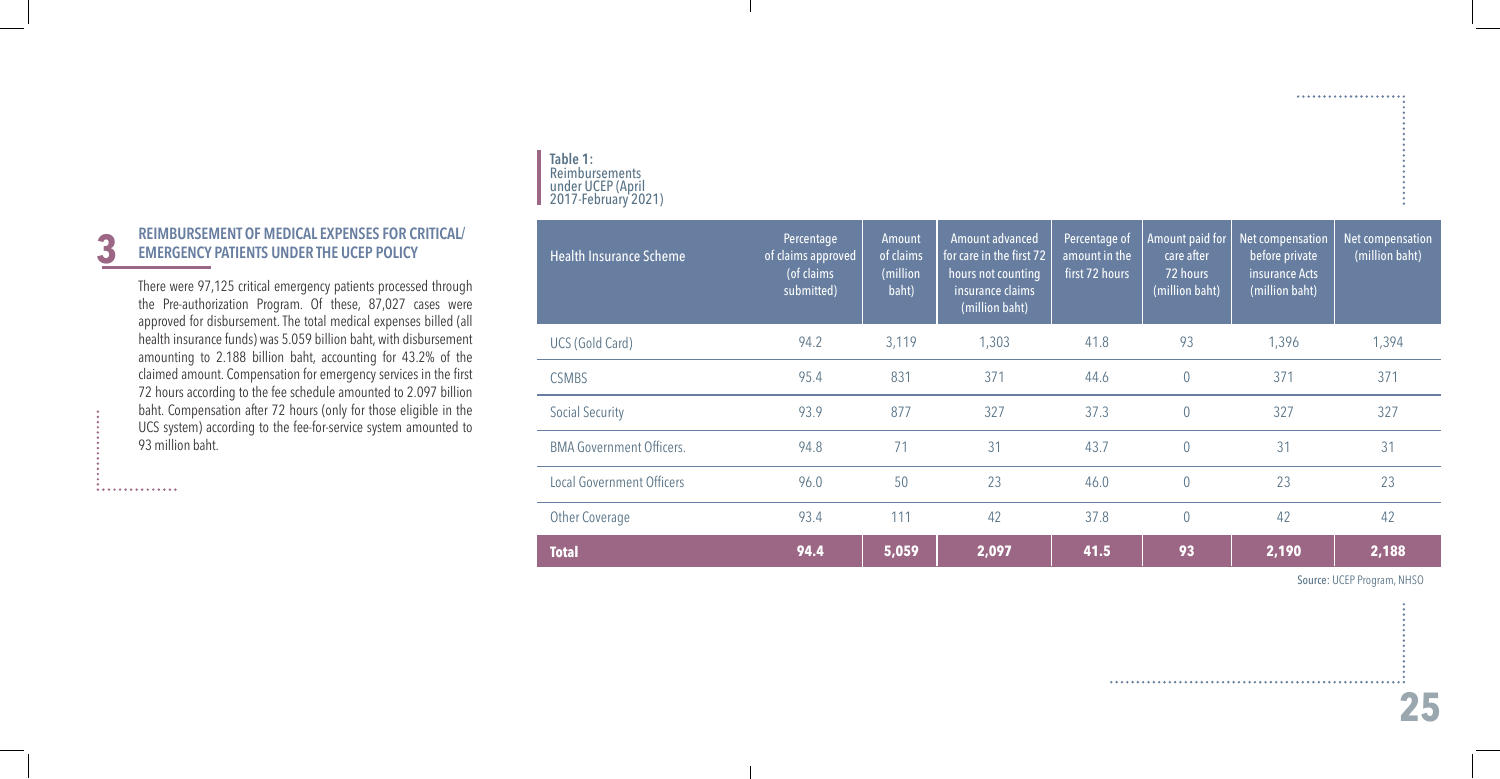## **SUCCESS FACTORS**

### **THE POLICY IS BACKED BY LAW AND THERE ARE CLEAR PROCEDURES AND REGULATIONS**

Having a legal framework, comprised of the amendment to the Medical Facilities Act (No. 4) 2016 and the issuance of the three MOPH notifications stipulating the rules, procedures, and conditions for screening critical emergency patients and providing emergency patient assistance and referral, enabled the UCEP to have a clear policy-driven mechanism. These measures were enough to convince nearly all private hospitals to participate in the UCEP, and largely comply with the rules of the policy.

In addition, the UCEP policy is designed to have effective coordination and regulatory mechanisms. These include the Coordinating Center for the Protection of the Rights of Critical Emergency Patients and information systems through the Emergency Pre-authorization Program. Any question or concern about emergency case management can be relayed to the 24-hour NIEM Hotline.

### **COOPERATION FROM RELEVANT AGENCIES**

The policy implementers ensured they would receive good cooperation from the relevant agencies in both the public and private sectors. These key players include the Office of the Permanent Secretary of the MOPH and the Department of Health Service Support of the MOPH, the NHSO, the SSO, the Comptroller General Department, the State Enterprise Policy Office, the Department of Labor Protection and Welfare, the College of Emergency Physicians of Thailand, the Private Hospitals Association, and private hospitals themselves.

As a result, the UCEP policy has increased people's access to emergency medical services for the intended objectives.

### **WIDESPREAD AND ACCESSIBLE PUBLIC RELATIONS MAKE PEOPLE AWARE OF UCEP AND AWARE OF THEIR RIGHTS**

One of the problems with the EMCO policy was the lack of public understanding of the scope of the policy's benefits. As a result, the MOPH and NIEM developed various press releases and disseminated these in the form of printed documents, brochures, annual diary books, desk calendars, and standee banners to be delivered to every hospital so that staff and clients were fully informed. There was information dissemination through public relations spots on TV and radio, and online information through various channels media (such as Facebook, YouTube, and other websites) to make people aware of the guidelines, procedures, and implementation of the UCEP policy.

### **UCEP INCREASES ACCESS TO MEDICAL CARE OF COVID-19 PATIENTS**

UCEP developed specific criteria (UCEP-COVID-19) for emergency patients with COVID-19. If a patient meets the criteria for a COVID-19 emergency, there is no need to process the case through the Emergency Preauthorization Program. The medical facility will receive reimbursement for the expenses incurred based on the COVID-19 inventory fee schedule. Hospitals are not to bill the patient until discharge. Hospitals are kept up-todate on adjustments to the guidelines through online meetings.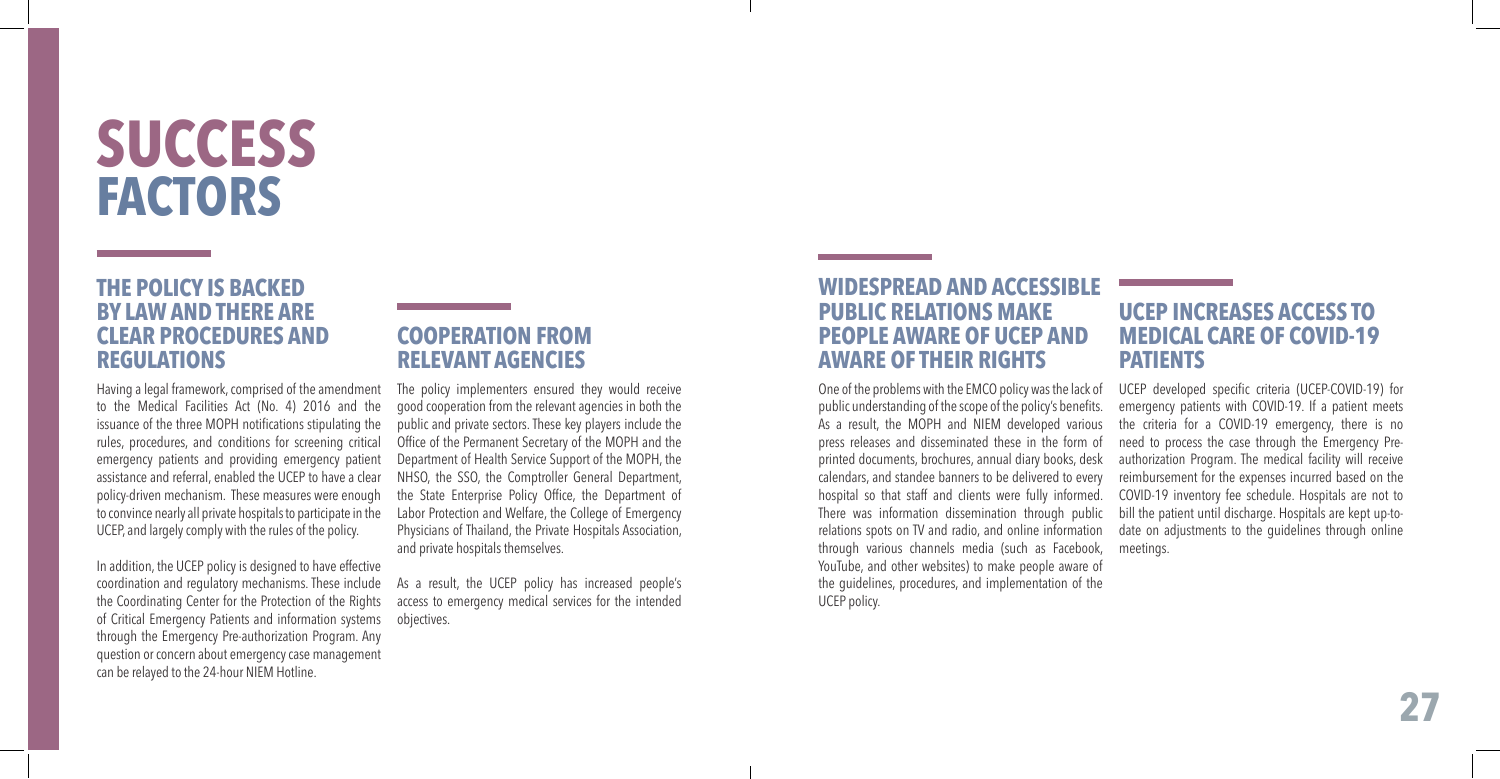## **REMAINING CHALLENGES**

### **SOME MEDICAL FACILITIES STILL TRY TO BILL PATIENTS FOR TREATMENT OUTSIDE THE UCEP GUIDELINES**

Based on grievances submitted to NIEM, it was found that the most common complaint is from patients who believed they were eligible for free emergency care but were still charged by the private hospital. This is consistent with the findings in an independent evaluation which found that 20-30% of emergency patients at private hospitals are being asked to place a pre-service deposit. Some hospitals charge the patient first and then reimburse the patient once the hospital receives its funds from UCEP or the insurance provider. At the time of this study, the MOPH, the agencies responsible for health funds, and the Private Hospitals Association were jointly trying to address this issue through revising the fee schedule rates. These rates are reviewed and revised at least every three years, and this should help private hospitals have confidence in the UCEP policy and not burden the patient.

### **NON-INCENTIVE COMPENSATION RATE FOR SERVICES OF PRIVATE HOSPITALS**

At present, the disbursement rate under the UCEP (2017-present) was 43.2% of the billed price. This is higher compared to the EMCO disbursement rate of 26.8%. The primary reason for clinical patient billing is that some private facilities provide treatment or services outside the UCEP fee schedule. In addition, some private hospitals may still feel that the UCEP rates are below the actual cost incurred by the hospital for emergency care.

Therefore, to ensure sustainability in implementation of the UCEP policy, cost data for emergency medical services at each level of the private medical facility should be empirically studied. Alternative compensation systems, such as DRGs, or a combination of DRGs-based payments and fee-schedule-based payments, may be more appropriate for certain service categories, such as the use of expensive (but essential) drugs and/or materials.

#### **DEVELOPMENT OF THE EMERGENCY MEDICAL SYSTEM IN A PUBLIC CLINICAL FACILITY DELAY IN IMPROVING REGULATIONS**

The emergency medical system in public medical facilities still needs improvement. In particular, public hospitals need to provide emergency care more quickly to reduce unnecessary loss from disability or death, and to build confidence in the quality of public services. In addition, there should be a financial mechanism to support ongoing improvement in the emergency medical system in the government's medical facilities so that they are uniform and standard across the country.

## **STATE ENTERPRISE FUND**

Some of the relevant health insurance funds face obstacles in paying private medical facilities for emergency care of their beneficiaries. At the time of this study, there were 165 health insurance funds in operation in Thailand. However, only 13 of these funds have revised their regulations to conform to UCEP criteria, while the other 152 funds need to amend their regulations so that care and financing are uniform. This is one of the key challenges affecting access to emergency medical services. At the time of this study, discussions were ongoing to resolve this gap, including such agencies as the Department of Welfare and Labor Relations, the Office of the Public Sector Development Commission, and the State Enterprise Policy Committee.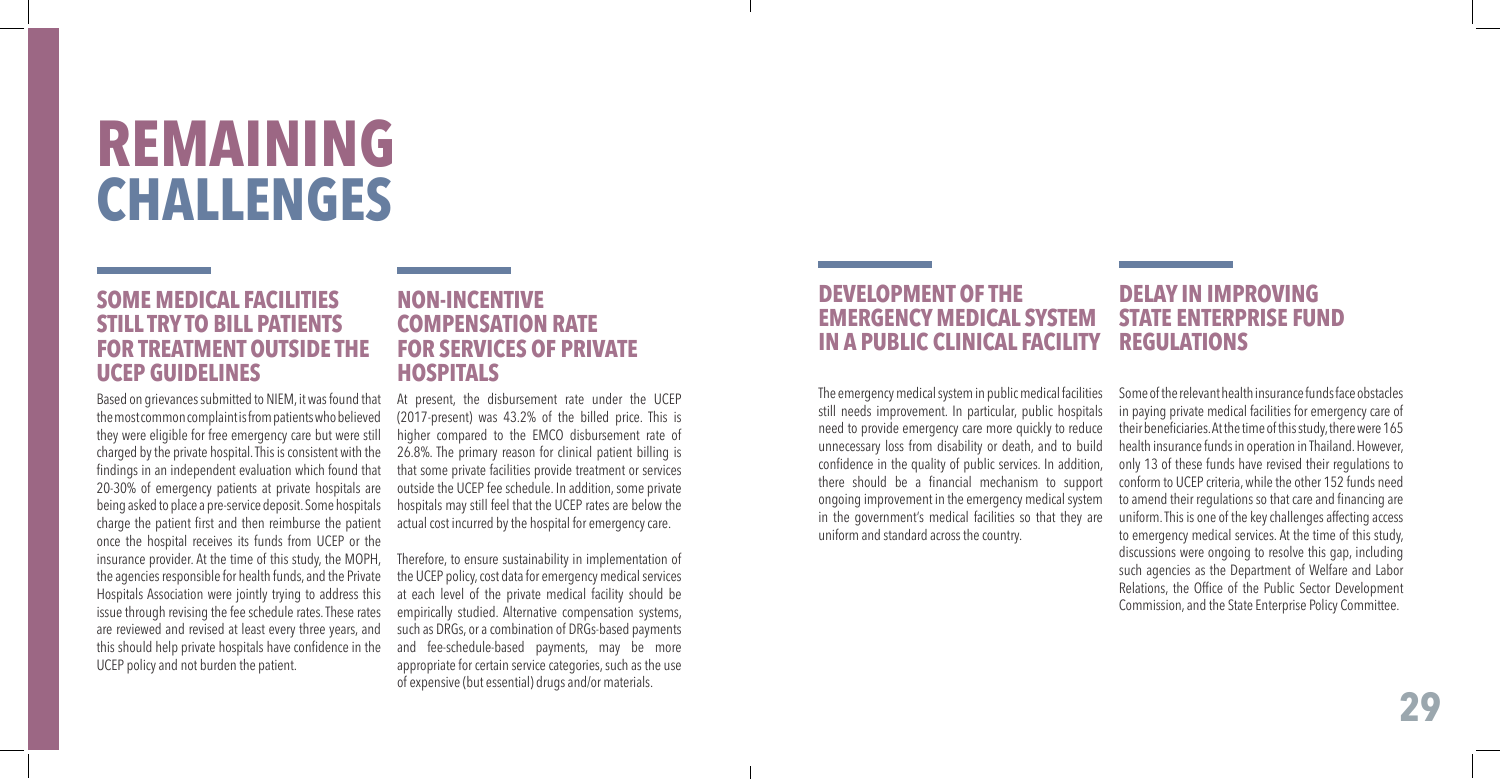# **SUMMARY**

**THE EMERGENCY MEDICAL SYSTEM AS AN INTEGRATION OF THE THREE MAJOR PUBLIC HEALTH INSURANCE SCHEMES TO REDUCE INEQUALITY**

Implementation of the UCEP policy from April 2017 to the present is gradually closing the gaps in emergency care around the country. Compared to the Emergency Claim Online (EMCO) policy (2012-17), UCEP has significantly increased access to emergency medical services, boosted cooperation from private hospitals, and reduced the disparity among the three main public health insurance schemes. The UCEP policy ensures that patients will receive timely emergency medical services in the first 72 hours after an accident or acute illness, and not be billed. The implementation of the UCEP policy over the past four years has proven to be of great benefit to the people. In particular, UCS beneficiaries, under the responsibility of the NHSO, have greater access to emergency medical services compared to the previous policy. Although the implementation of UCEP still has some obstacles and challenges, all the relevant agencies in both the public and private sector, including the general public, are working together to further improve the emergency medicine system so that the UCEP policy serves as a *'good-practice model'* for integrating and reducing the disparity of health care in Thailand.